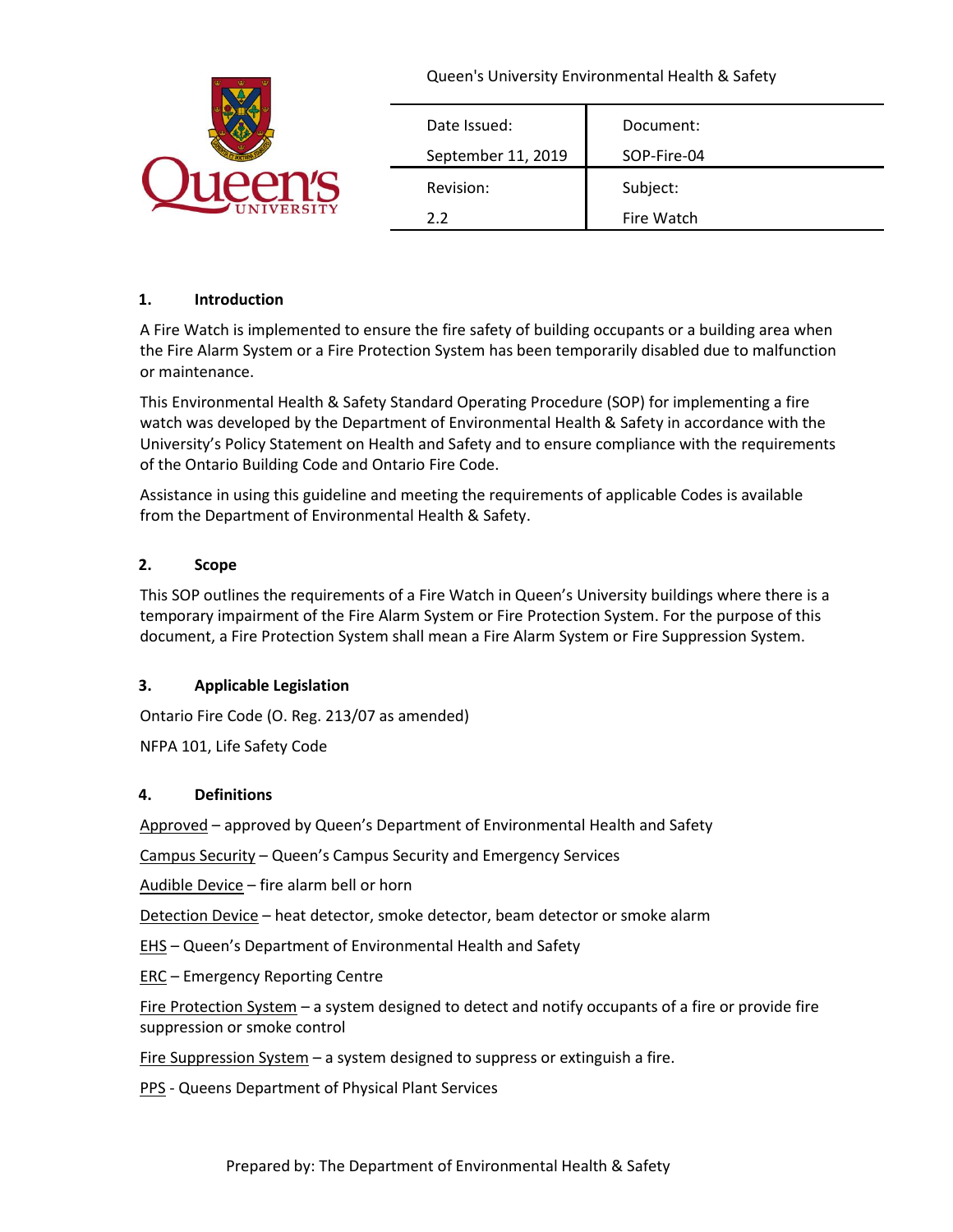|                 |                    | Queen's University Environmental Health & Safety |
|-----------------|--------------------|--------------------------------------------------|
|                 | Date Issued:       | Document:                                        |
| <b>PATIS</b>    | September 11, 2019 | SOP-Fire-04                                      |
|                 | Revision:          | Subject:                                         |
| <b>TVERSITY</b> | 2.2                | Fire Watch                                       |

# **5. Requirements to Implement a Fire Watch**

The Ontario Fire Code requires that buildings equipped with fire alarm systems or sprinkler systems be fully operational at all times. Therefore, if any of these systems are offline, for any reason, a Fire Watch is to be initiated *immediately*.

A Fire Watch is only intended as a short term alternative that permits continued occupancy of the building while corrective measures are being implemented.

If a Fire Watch is not possible, the building may not be occupied.

# **6. Sprinkler Systems**

In most buildings, the fire sprinkler system provides fire detection for the fire alarm system. In the event that the sprinkler system is non-functional or is disabled for maintenance, a fire watch is required.

#### **7. Standpipe or Fire Pump**

A fire watch is not required when a standpipe system or fire pump is disabled or taken out of service. Whenever possible, EHS must be notified prior to a shut down or immediately upon discovery of a disabled standpipe system or fire pump. EHS will notify Kingston Fire and Rescue.

#### **8. Unoccupied Buildings**

In a building that is unoccupied, where a fire alarm system or sprinkler system is offline, a fire watch is required unless otherwise approved by EHS.

#### **9. Notification to Building Occupants**

When Fire Protection System is offline or maintenance is scheduled, building occupants are to be notified in writing (email is suitable):

- The nature and duration of the outage;
- That a Fire Watch will be in place;
- Emergency procedures during the outage.

In addition to the written notification signs must be posted at all entrances and in common areas of the building indicating which Fire Protection System is out of order and emergency procedures.

(see sample Fire Watch Signage at the end of this document)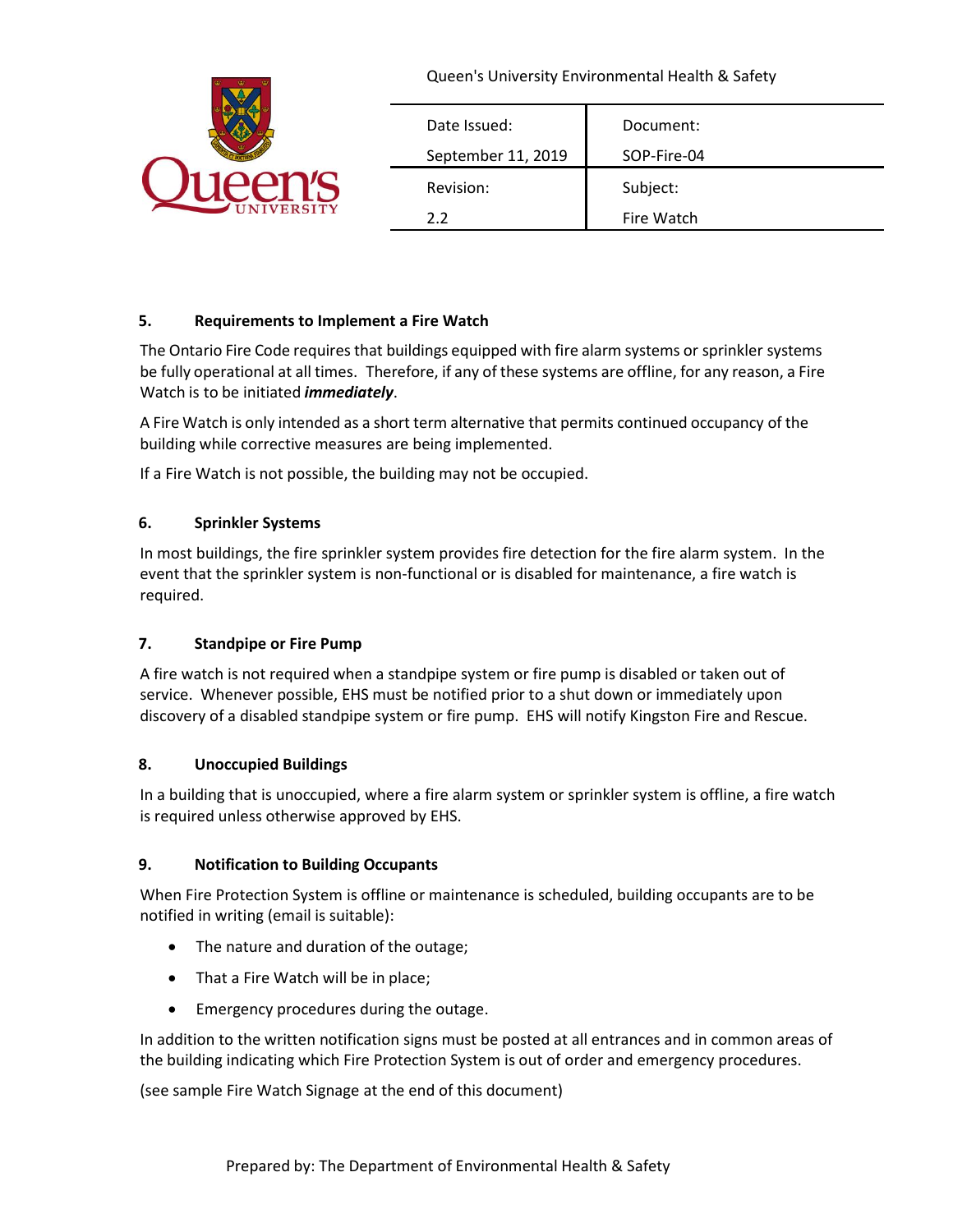|                 | Queen's University Environmental Health & Safety |             |
|-----------------|--------------------------------------------------|-------------|
|                 | Date Issued:                                     | Document:   |
|                 | September 11, 2019                               | SOP-Fire-04 |
|                 | Revision:                                        | Subject:    |
| <b>IVERSITY</b> | 2.2                                              | Fire Watch  |

# **10. Notification to Kingston Fire and Rescue**

If a fire protection system will be offline for less than 24 hours, EHS, PPS or Campus Security shall contact Kingston Fire & Rescue to advise what fire protection system is off-line and that a Fire Watch has been implemented in the building.

If a fire protection system is to be offline for more than 24 hours, EHS shall provide written notification to Kingston Fire and Rescue.

# **11. Hot Works**

Hot works such as welding or cutting is prohibited in areas where the sprinkler system is impaired.

If hot work cannot be avoided in areas where the sprinkler system is impaired, alternate precautions as approved by EHS shall be implemented.

# **12. Fire Detection Bypass**

If hot work, sanding or other activities will be carried out that may result in a false fire alarm activation, then the smoke / heat detectors in the area are to be bypassed. While these detectors are bypassed a Fire Watch is required. The persons performing the work in the area are permitted to carry out the Fire Watch provided they have been informed of how to activate the building's fire alarm system in the event that fire or smoke is found.

If the bypass is limited to the area where the work is being done and is not accessible to other building users, then a notification to building occupants and Kingston Fire and Rescue is not required.

#### **13. Trouble Condition on a Fire Alarm Panel**

When a trouble condition occurs on a fire alarm system, the "Trouble" light illuminates, the panel will beep and the display will indicate the nature of the trouble signal. The ERC and/or FMC will receive a notification so that appropriate resources can be dispatched to investigate the issue.

Once a trouble signal is set on a fire alarm system, the ERC or FMC will not receive notifications of subsequent faults that generate a trouble signal. This presents a significant problem if a subsequent trouble condition significantly impairs the fire alarm system.

If a trouble, signal has been acknowledged and silenced at the fire alarm panel, the "Trouble" light will remain lit and the display will indicate the most recent trouble condition.

A subsequent trouble signal will re-activate the audible beeping on the fire alarm panel and the display will indicate the nature of the new trouble signal.

If a trouble will remain active on the fire alarm panel for more than 1 hour, then a modified fire watch is required.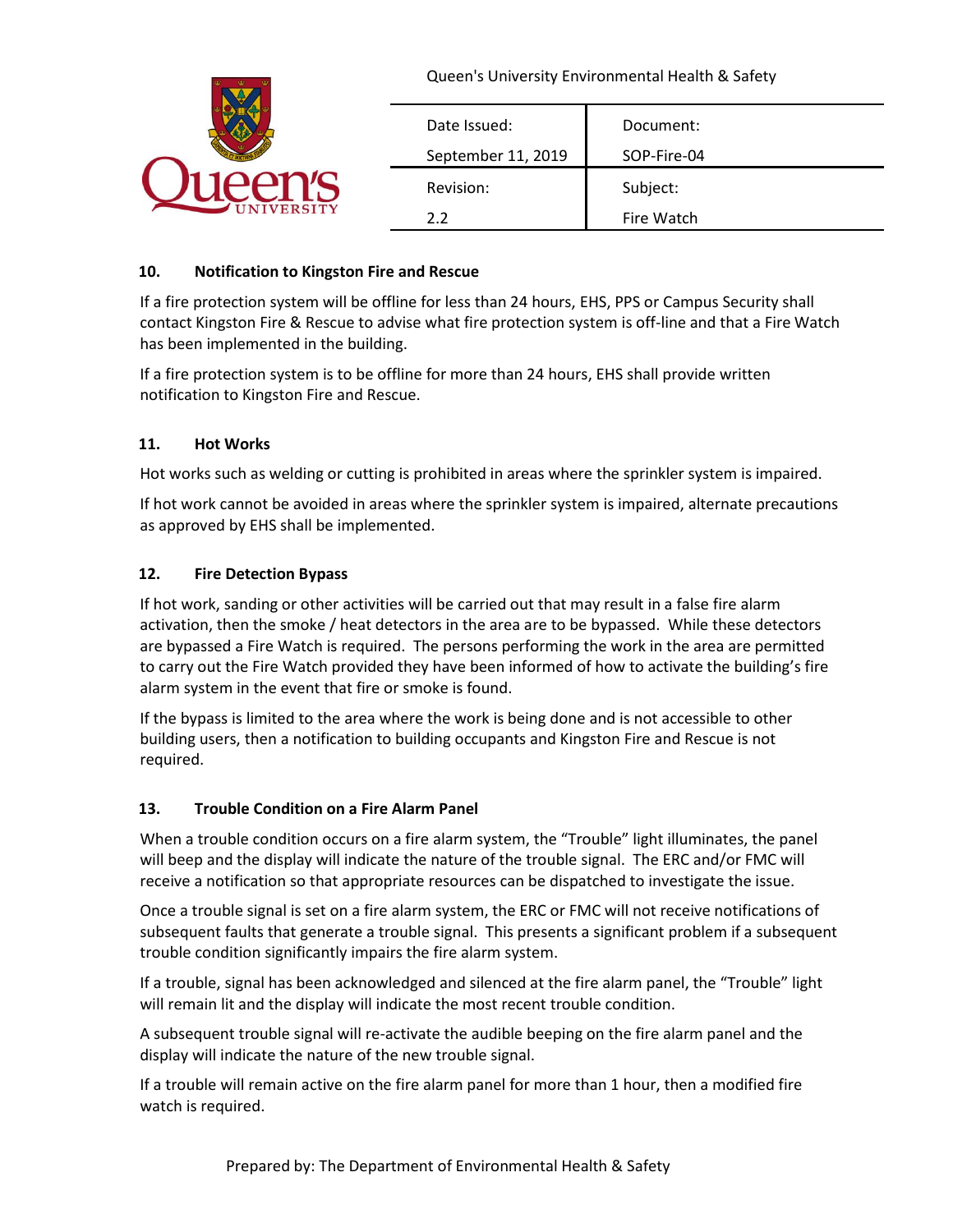|                 | Queen's University Environmental Health & Safety |             |
|-----------------|--------------------------------------------------|-------------|
|                 | Date Issued:                                     | Document:   |
| An's            | September 11, 2019                               | SOP-Fire-04 |
|                 | Revision:                                        | Subject:    |
| <b>IVERSITY</b> | 2.2                                              | Fire Watch  |

# **14. Fire Watch Personnel**

Queen's Security staff, employee, or a contractor may perform a Fire Watch. Persons not directly employed by Queen's University must be approved by EHS or PPS.

At least one person shall be employed to complete fire watch duties in all unprotected portions of the building. Fire Watch personnel are to be familiar with the building and procedures for sounding an alarm and alerting the fire department in the event of a fire.

Unless otherwise approved, the person(s) conducting a Fire Watch shall have no other duties.

# **15. Equipment Required for Fire Watch**

Each person assigned to Fire Watch duties shall be provided with the following equipment:

- Suitable means of communication (cell phone, portable radio, etc.) for notifying the Emergency Reporting Centre and Kingston Fire and Rescue
- A portable air horn and whistle or other approved means of sounding an alarm (a whistle is required for when the air horn runs out of air)
- Flashlight
- Copy of appropriate section of Fire Watch Procedures  $(A E)$
- Copy of the Fire Watch Log Sheet (located at the end of this document)
- Keys and/or access codes to provide entry to all rooms/spaces
- Floor plans for the building under Fire Watch

#### **16. Cancellation of a Fire Watch**

Cancelling a Fire Watch shall be based on an assessment by a Qualified Fire Protection System Technician; that the fire alarm system or sprinkler system is operational.

Kingston Fire and Rescue shall be notified when a Fire Watch lasting less than 24 hours is cancelled. This notification may be done by EHS, PPS or Campus Security.

Kingston Fire and Rescue shall be notified, in writing, when a Fire Watch lasting more than 24 hours is cancelled. This notification shall be done by EHS.

#### **17. Fire Watch Procedures**

The following section provides direction for various situations where a fire alarm system or fire suppression system is not functional.

Variations from these procedures must be approved by EHS.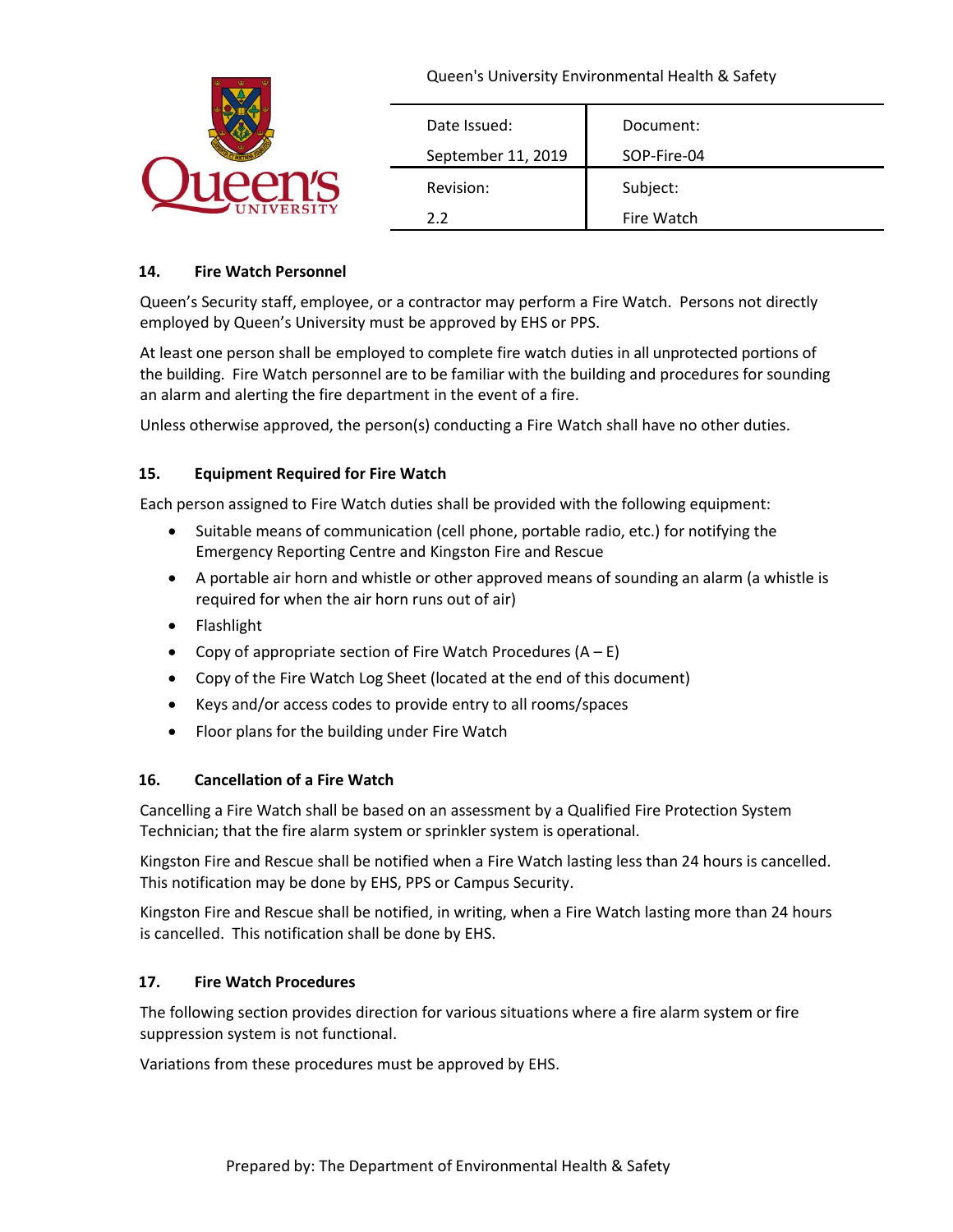|                 | Queen's University Environmental Health & Safety |             |
|-----------------|--------------------------------------------------|-------------|
|                 | Date Issued:                                     | Document:   |
| PATIS           | September 11, 2019                               | SOP-Fire-04 |
|                 | Revision:                                        | Subject:    |
| <b>IVERSITY</b> | 2.2                                              | Fire Watch  |

#### **A. No Detection, No Audible Devices**

- When the detectors, audible devices and fire panel are offline, a general fire watch is required.
- The Fire Watch must be continuous until the fire alarm system is repaired and online. The person conducting the fire watch may not leave the premises unless authorized by the Department of Environmental Health and Safety.
- Fire Watch personnel must tour all unprotected portions of the building at **a minimum of once**  each hour actively looking for evidence of smoke and fire. Fire Watch inspections shall be continuous.
- Once each hour, the person conducting the Fire Watch shall fill out the Fire Watch Log.
- In locations where construction or maintenance activities are occurring, exit doors, access to exits and corridors shall be checked periodically for proper operation and obstructions.

#### **If Fire or Smoke Conditions are Discovered**

- Repeatedly sound 3 long blasts of an air horn or whistle and yell 'Fire Fire Fire'.
- Leave the fire area and close doors.
- From a safe location notify Campus Security via radio or 613-533-6111
- Continue notifying all areas of the building; if it is safe to do so.
- Evacuate the building via the nearest safe exit DO NOT use the elevator.
- Await the arrival of the Fire Department and Campus Security and advise them of conditions inside the building.
- No one shall re-enter the building until the 'ALL CLEAR' has been given by the Fire Department as communicated by the Campus Security Supervisor.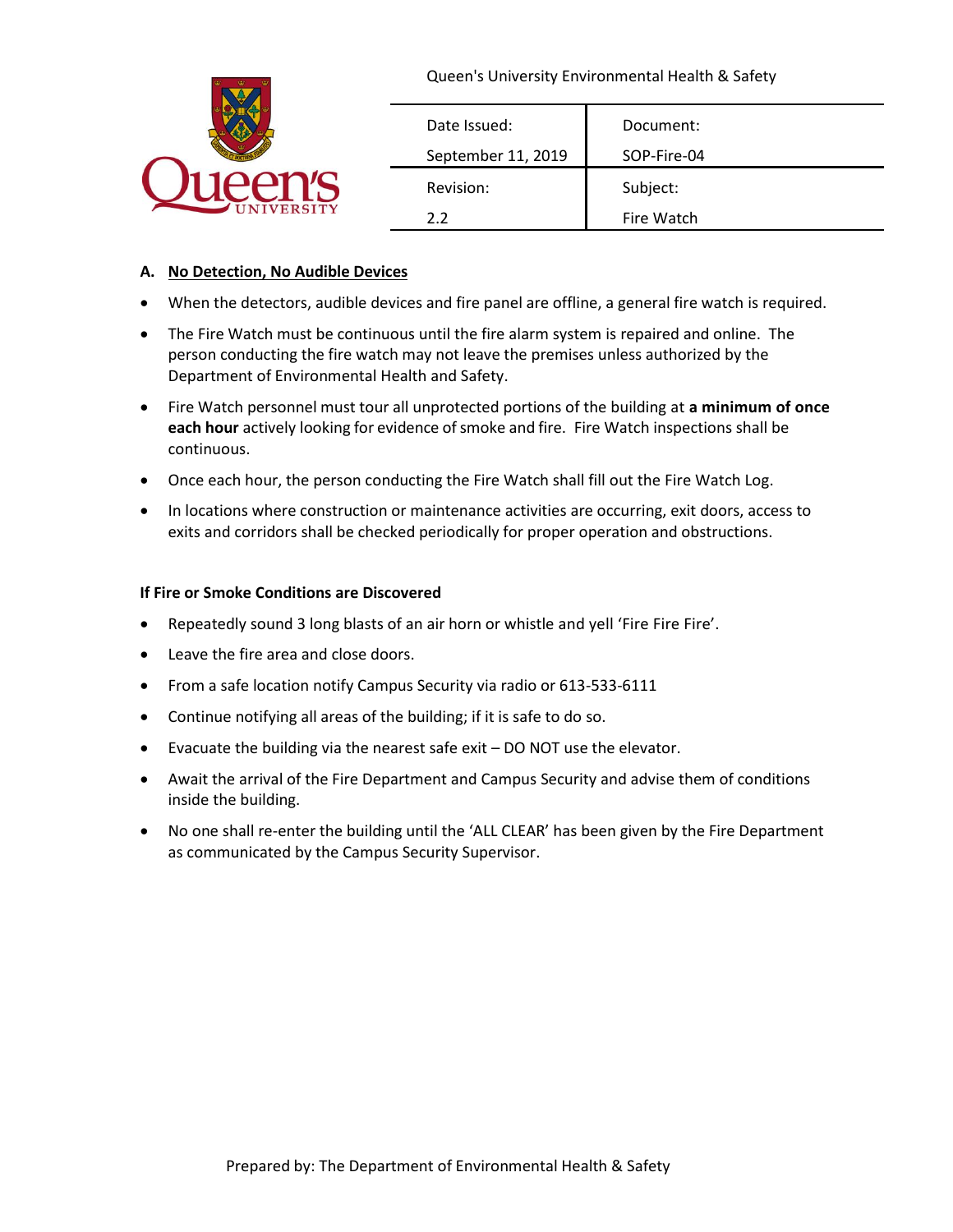|                 | Queen's University Environmental Health & Safety |             |
|-----------------|--------------------------------------------------|-------------|
|                 | Date Issued:                                     | Document:   |
| pnic            | September 11, 2019                               | SOP-Fire-04 |
|                 | Revision:                                        | Subject:    |
| <b>IVERSITY</b> | 2.2                                              | Fire Watch  |

#### **B. No Audible Devices; Detection is Working.**

- When some or all of the audible devices for a building's fire alarm system are not functional, but the heat and smoke detectors are working, there is no requirement for the fire watch to patrol the entire building looking for signs of fire.
- The Fire Watch must be continuous until the fire alarm system is repaired and online. The person conducting the fire watch may not leave the premises unless authorized by the Department of Environmental Health and Safety
- The person conducting the fire watch shall remain by the fire alarm panel instead of patrolling the building.
- In the event that smoke or fire is detected, the fire alarm panel will sound an audible beep and display the location or zone with the active detector.
- Once each hour, the person conducting the Fire Watch shall fill out the Fire Watch Log.
- In locations where construction or maintenance activities are occurring, exit doors, access to exits and corridors shall be checked periodically for proper operation and obstructions.

#### **If Fire or Smoke Conditions are Annunciated by the Fire Panel:**

- Repeatedly sound 3 long blasts of an air horn or whistle and yell 'Fire Fire Fire'.
- From a safe location notify Campus Security via radio or 613-533-6111
- All areas of the building without functioning audible devices must be notified.
- Continue notifying all areas of the building, if it is safe to do so.
- Evacuate the building via the nearest safe exit DO NOT use the elevator.
- Await the arrival of the Fire Department and Campus Security and advise them of conditions inside the building.
- No one shall re-enter the building until the 'ALL CLEAR' has been given by the Fire Department as communicated by the Campus Security Supervisor.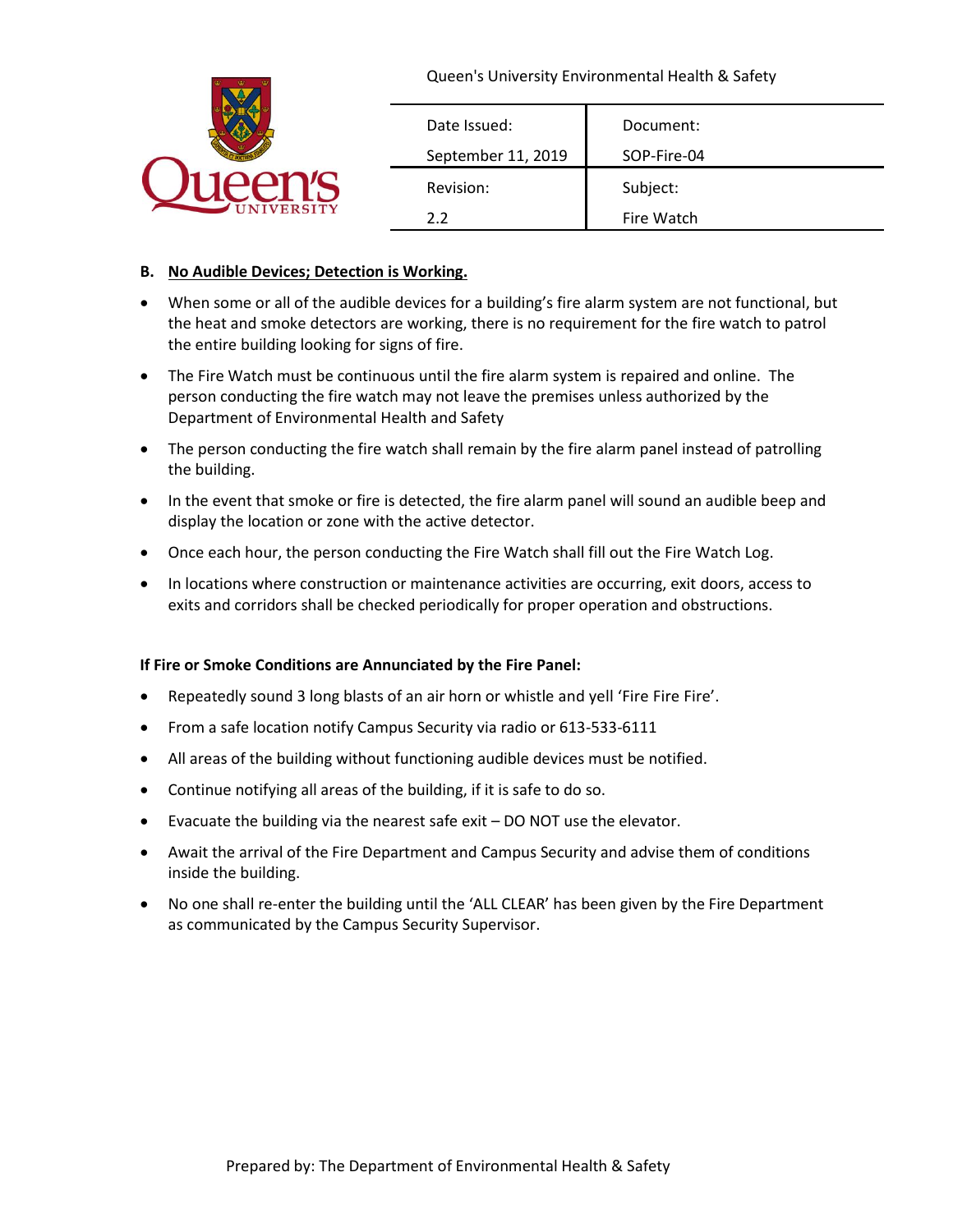|                  |                    | Queen's University Environmental Health & Safety |
|------------------|--------------------|--------------------------------------------------|
|                  | Date Issued:       | Document:                                        |
|                  | September 11, 2019 | SOP-Fire-04                                      |
|                  | Revision:          | Subject:                                         |
| <b>NIVERSITY</b> | 2.2                | Fire Watch                                       |

#### **C. No Detection Devices; Pull Stations are Working; Audible Devices Are Working.**

- If the fire detection devices are not functional but the fire alarm pull stations and audible devices are working, the person conducting the fire watch is required to patrol all portions of the building that do not have proper detection.
- The Fire Watch must be continuous until the fire alarm system is repaired and online. The person conducting the fire watch may not leave the premises unless authorized by the Department of Environmental Health and Safety.
- Fire Watch personnel must tour all unprotected portions of the building at **a minimum of once**  each hour actively looking for evidence of smoke and fire. Fire Watch inspections shall be continuous.
- Once each hour, the person conducting the Fire Watch shall fill out the Fire Watch Log.
- In locations where construction or maintenance activities are occurring, exit doors, access to exits and corridors shall be checked periodically for proper operation and obstructions.

#### **If Fire or Smoke Conditions are Discovered:**

- Leave the fire area immediately and close doors
- Activate the building's fire alarm system by using the nearest pull station
- From a safe location notify Campus Security via radio or 613-533-6111
- Evacuate the building via the nearest safe exit DO NOT use the elevator.
- Await the arrival of the Fire Department and Campus Security and advise them of conditions inside the building.
- No one shall re-enter the building until the 'ALL CLEAR' has been given by the Fire Department as communicated by the Campus Security Supervisor.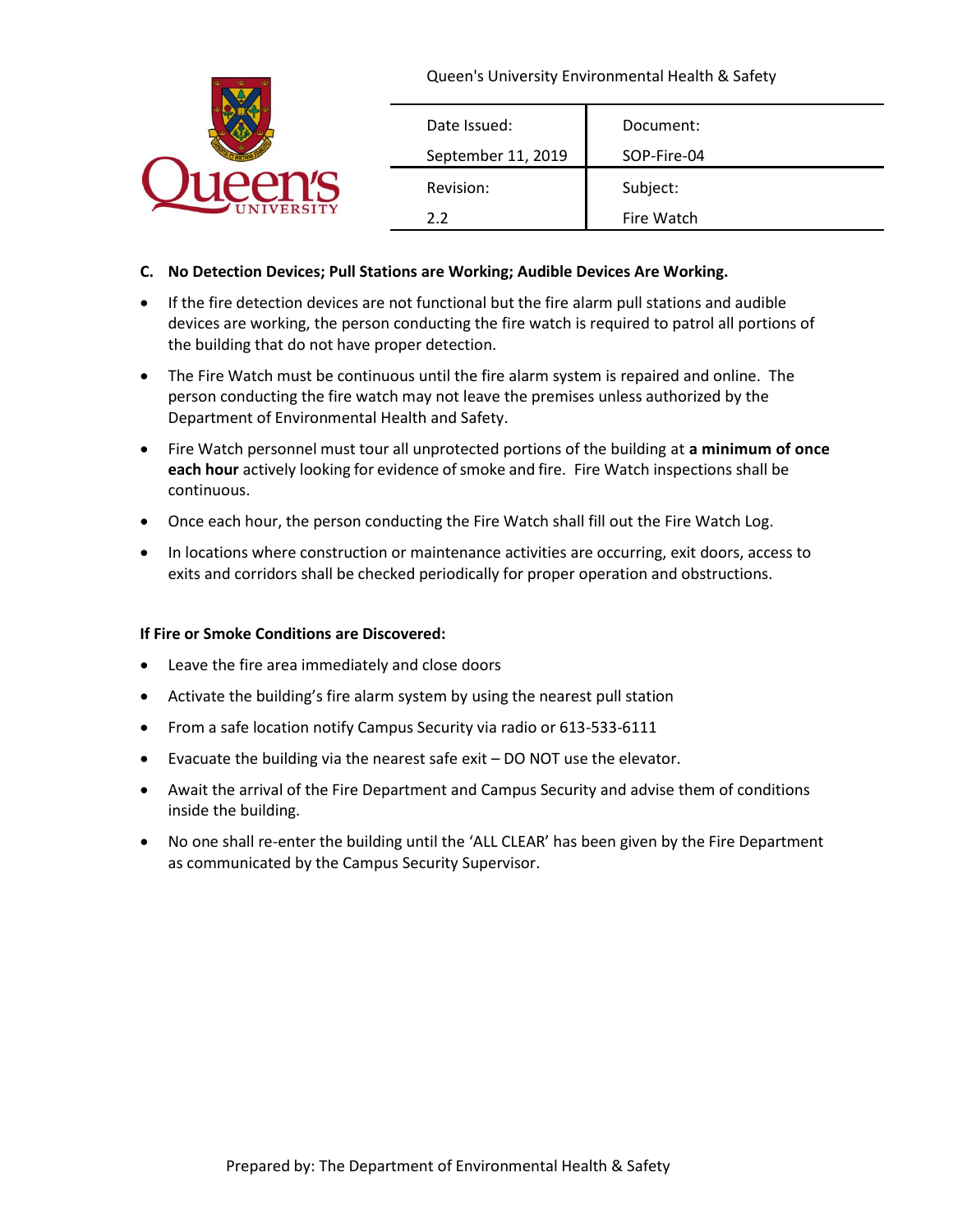|                 | Queen's University Environmental Health & Safety |             |
|-----------------|--------------------------------------------------|-------------|
|                 | Date Issued:                                     | Document:   |
|                 | September 11, 2019                               | SOP-Fire-04 |
|                 | Revision:                                        | Subject:    |
| <b>IVERSITY</b> | 2.2                                              | Fire Watch  |

#### **D. Sprinkler System Not Functional; Fire Alarm System Is Working**

- If the fire sprinkler system provides fire detection for the fire alarm system (most cases) and is out of service, the fire watch person is required to patrol all portions of the building that do not have working sprinklers
- The Fire Watch must be continuous until the sprinkler system is repaired and online. The person conducting the fire watch may not leave the premises unless authorized by the Department of Environmental Health and Safety
- Fire Watch personnel must tour all unprotected portions of the building at **a minimum of once**  each hour actively looking for evidence of smoke and fire. Fire Watch inspections shall be continuous.
- Once each hour, the person conducting the Fire Watch shall fill out the Fire Watch Log.
- In locations where construction or maintenance activities are occurring, exit doors, access to exits and corridors shall be checked periodically for proper operation and obstructions.

#### **If Fire or Smoke Conditions are Discovered:**

- Leave the fire area immediately and close doors
- Activate the building's fire alarm system by using the nearest pull station
- Evacuate the building via the nearest safe exit DO NOT use the elevator.
- From a safe location notify Campus Security via radio or 613-533-6111
- Await the arrival of the Fire Department and Campus Security.
- No one shall re-enter the building until the 'ALL CLEAR' has been given by the Fire Department as communicated by the Campus Security Supervisor.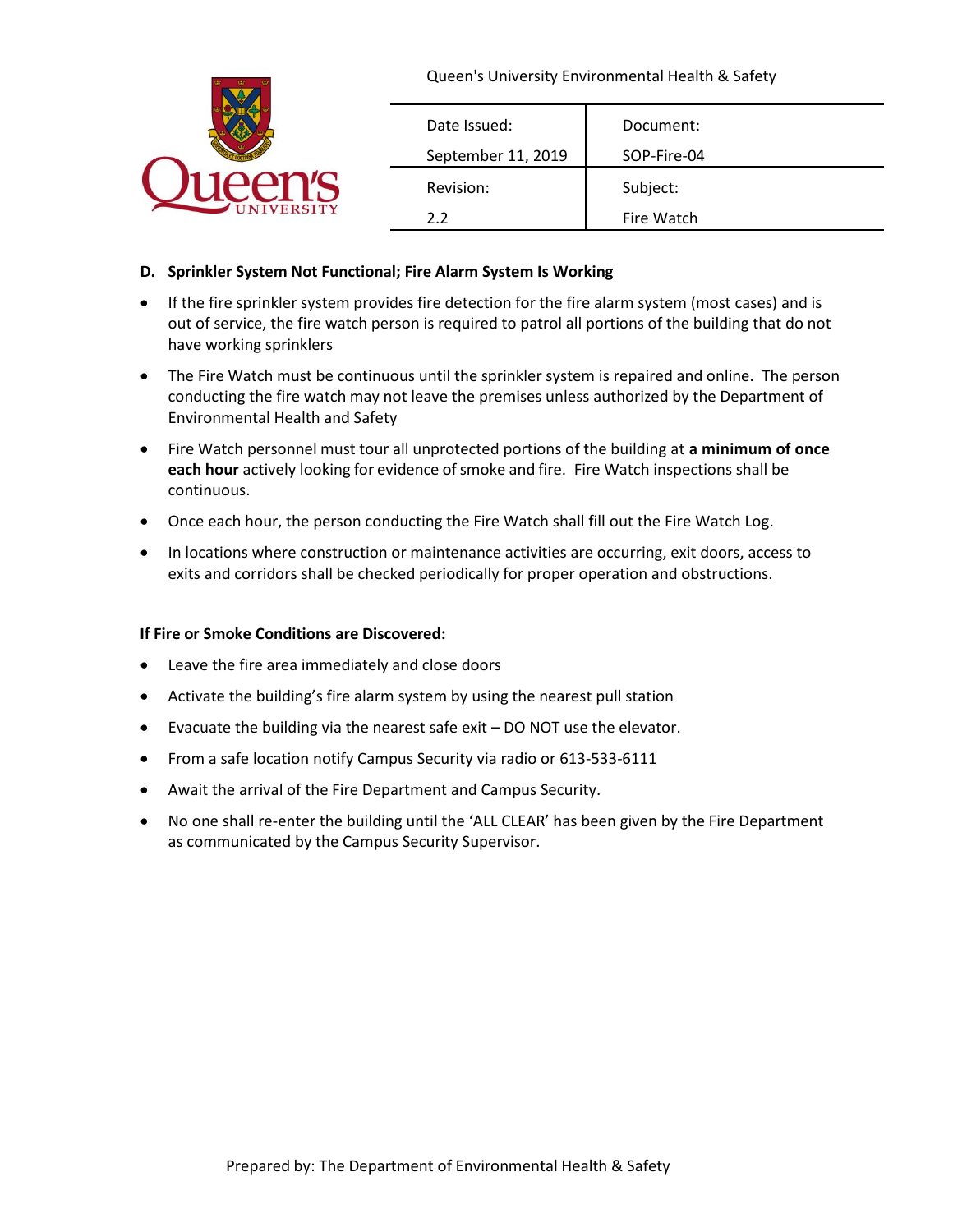|                 |                    | Queen's University Environmental Health & Safety |
|-----------------|--------------------|--------------------------------------------------|
|                 | Date Issued:       | Document:                                        |
|                 | September 11, 2019 | SOP-Fire-04                                      |
|                 | Revision:          | Subject:                                         |
| <b>IVERSITY</b> | 2.2                | Fire Watch                                       |

#### **E. Trouble on Fire Alarm System**

- When a trouble condition occurs on a fire alarm system, the "Trouble" is displayed on the fire alarm panel or an LED labeled "Trouble" will illuminate. the panel will beep and the display will indicate the nature of the trouble signal.
- If a fire alarm technician has acknowledged the trouble signal and silenced at the fire alarm panel, the panel will continue to display the word "Trouble" or illuminate the "Trouble" LED.
- A new trouble signal will re-activate the audible beeping on the fire alarm panel and the display will indicate the nature of the new trouble signal.

#### **If a new trouble condition occurs**

- A new trouble condition can be identified by the audible beeping coming from the fire alarm panel.
- Campus Security shall be notified if a new trouble condition is noted. 613-533-6080
- The fire alarm panel shall be checked at a minimum of once every hour to determine if a new trouble condition has occurred.
- The person checking the fire alarm panel does not need to stay in the building and can perform other tasks between checks.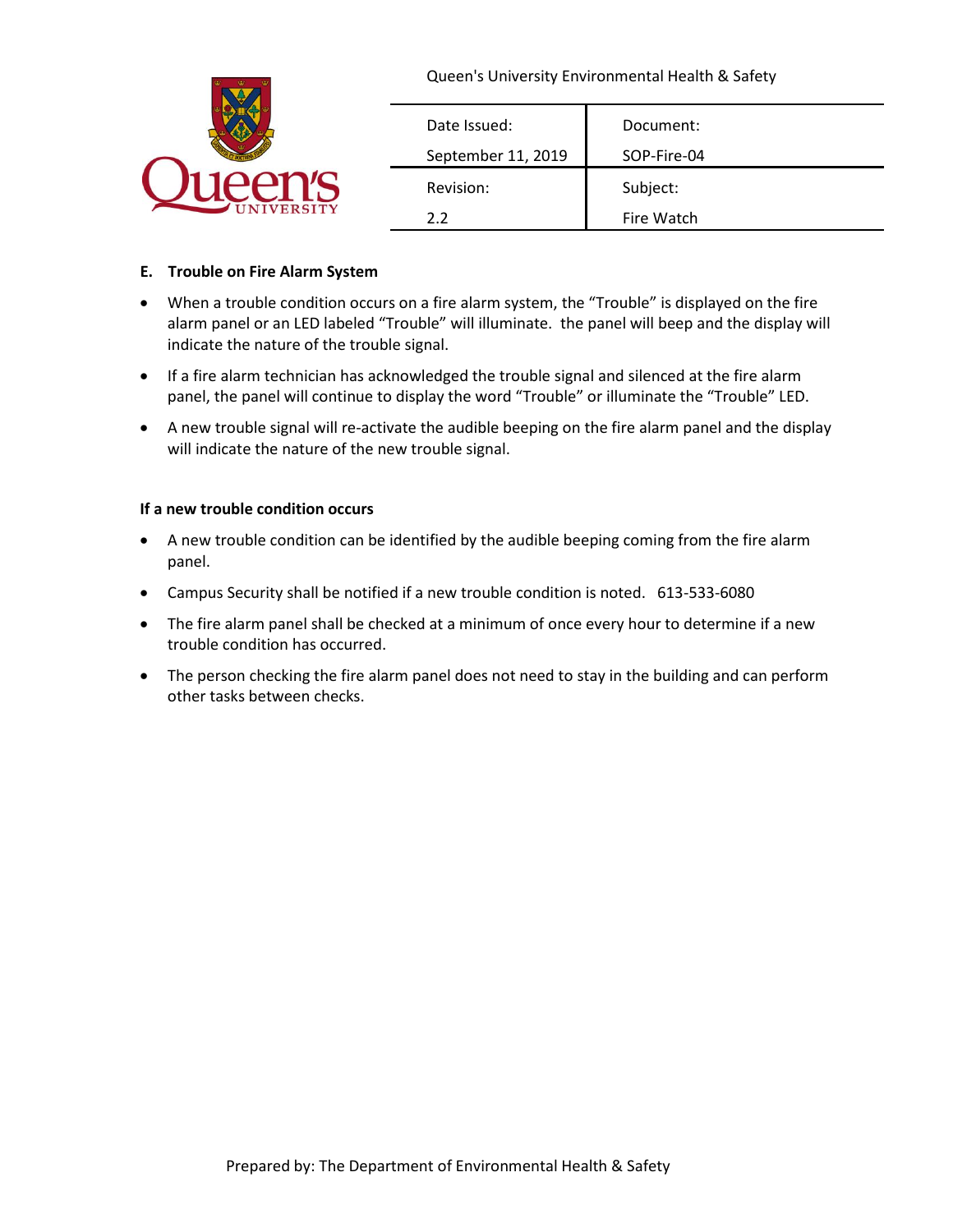|                 | Queen's University Environmental Health & Safety |             |
|-----------------|--------------------------------------------------|-------------|
|                 | Date Issued:                                     | Document:   |
|                 | September 11, 2019                               | SOP-Fire-04 |
|                 | Revision:                                        | Subject:    |
| <b>IVERSITY</b> | 2.2                                              | Fire Watch  |

#### **Revision History**

- 1.0: Initial Release
- 2.0: Addition of definitions, expanded procedures to cover various fire protection system outages.
- 2.1: Clarified wording in procedures section.
- 2.2: Formatting changed, clarification in procedures section.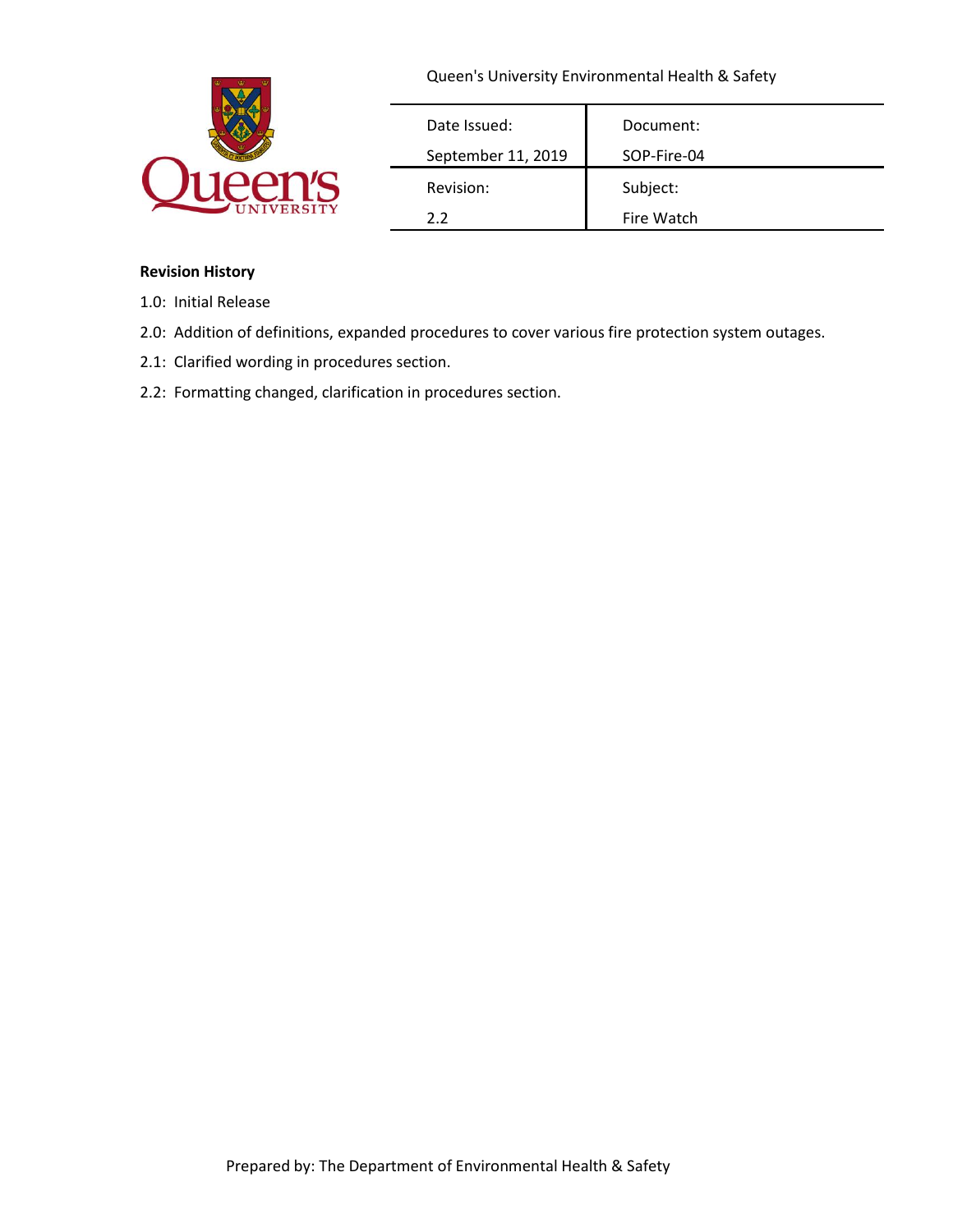# **WARNING** FIRE ALARM SYSTEM OUT OF SERVICE

IN CASE OF FIRE CALL 911 or x36111

A FIRE WATCH IS PATROLLING THE AFFECTED AREAS OF THIS BUILDING

IF YOU HEAR 3 BLASTS OF AN AIR HORN OR WHISTLE EVACUATE THE BUILDING

FOLLOW POSTED EMERGENCY PROCEEDURES